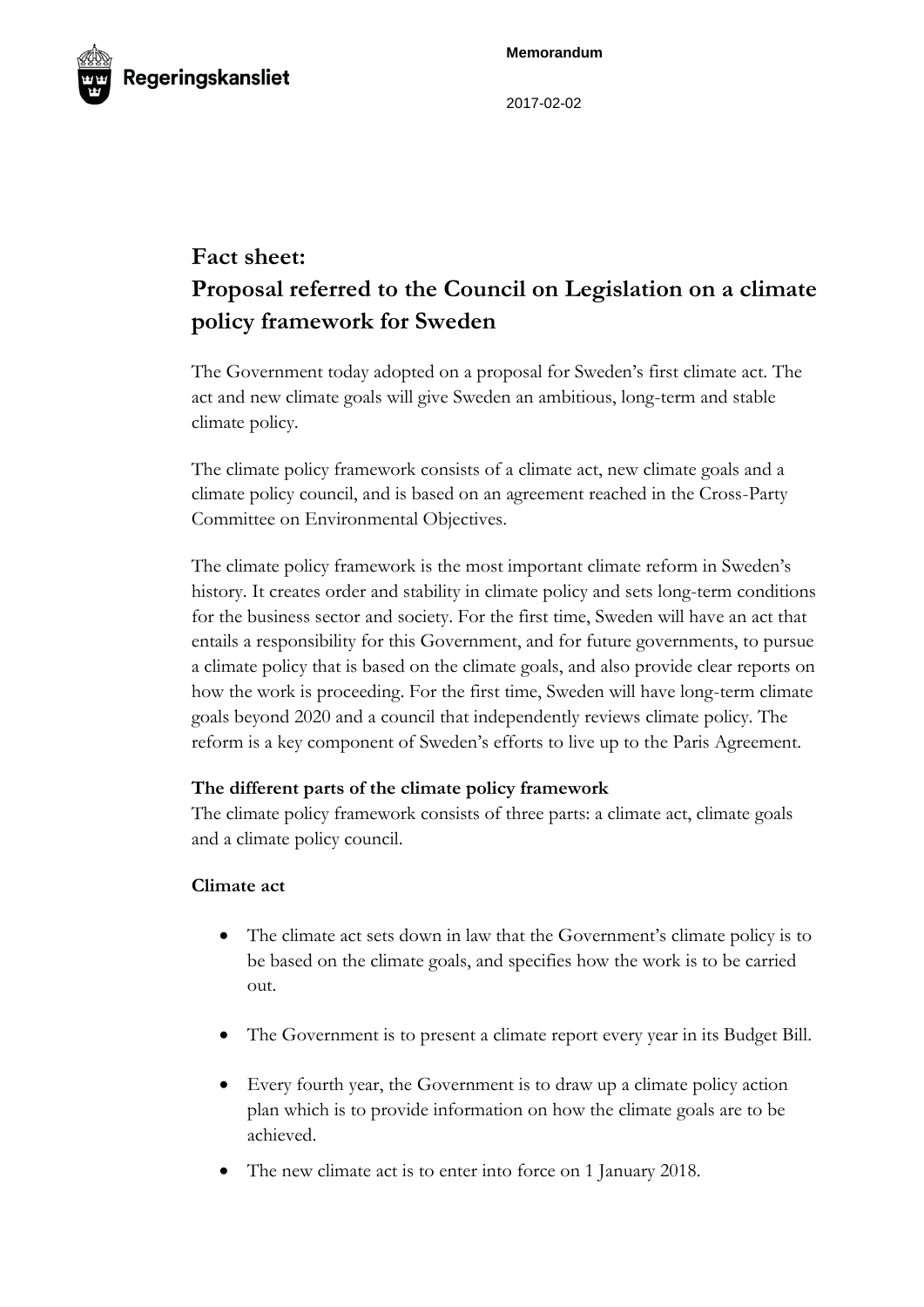#### **Goals**

- By 2045, Sweden is to have no net emissions of greenhouse gases into the atmosphere and should thereafter achieve negative emissions. By 2045, emissions from activities in Swedish territory are to be at least 85 per cent lower than emissions in 1990. To achieve zero net emissions, supplementary measures may be counted. This can, for example, be increased uptake of carbon dioxide in forests and land, and investments in other countries.
- Emissions in Sweden outside of the EU ETS should, by 2030, be at least 63 per cent lower than emissions in 1990, and by 2040 at least 75 per cent lower. To achieve these goals by 2030 and 2040, no more than 8 and 2 percentage points, respectively, of the emissions reductions may be realised through supplementary measures.
- Emissions from domestic transport in the area of domestic aviation are to be reduced by at least 70 per cent by 2030 compared with 2010. Domestic aviation is not included in the goal since domestic aviation is included in the EU ETS.

#### **Climate policy council**

The third pillar of the framework is a climate policy council in accordance with the recommendation of the Cross-Party Committee on Environmental Objectives. The Government proposes establishing a climate policy council tasked with assisting it by providing an independent assessment of how the overall policy presented by the Government is compatible with the climate goals. The function of the council is described in the proposal referred to the Council on Legislation, but its establishment will be carried out in a separate process.

#### **Background**

In its 2014 Statement of Government Policy, the Government announced that a climate policy framework would be introduced. On 18 December 2014, the Government tasked the Cross-Party Committee on Environmental Objectives with proposing a climate policy framework and a climate strategy for Sweden. The Committee has presented an agreement between the Social Democratic Party, the Green Party, the Moderate Party, the Centre Party, the Liberal Party and the Christian Democrats (and in some parts the Left Party) containing a large number of proposals to tighten up climate policy in Sweden (SOU 2016:21 and SOU 2016:47). In its Budget Bill for 2017, the Government announced that it would present a bill to the Riksdag in early 2017 containing a proposal on a climate policy